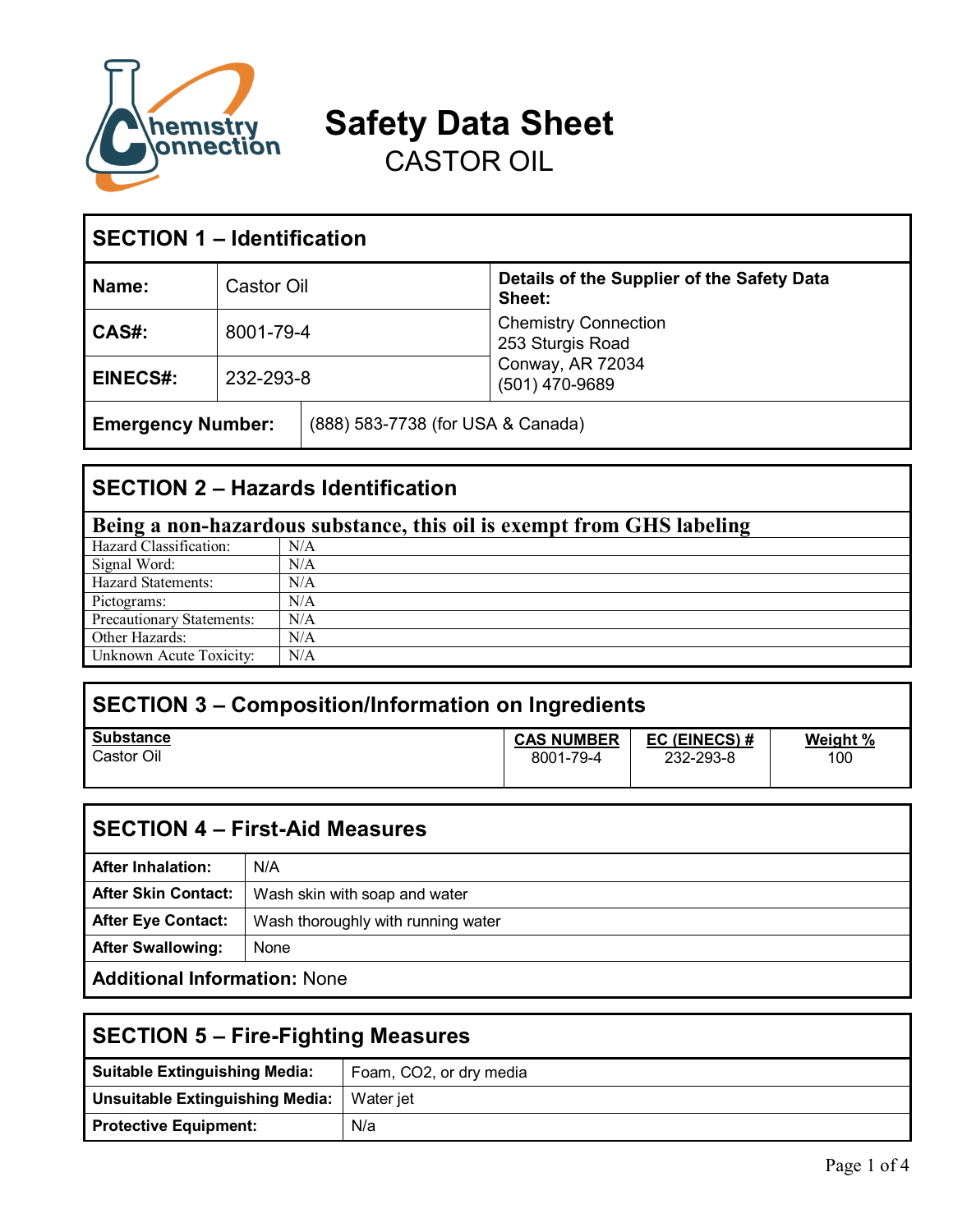## **SECTION 6 – Accidental Release Measures**

| <b>Person-Related Safety Precautions:</b> | Not toxic to humans                                                                                                                                                                                   |
|-------------------------------------------|-------------------------------------------------------------------------------------------------------------------------------------------------------------------------------------------------------|
| <b>Environmental Protection:</b>          | Not toxic to environment                                                                                                                                                                              |
| <b>Cleaning And Collecting Procedure:</b> | When possible recover spilled product. When product must be discarded,<br>do so into an authorized dump or recycling service station. Act in<br>accordance with Local, State and Federal regulations. |

## **SECTION 7 – Handling and Storage**

| <b>Precautions to be Taken</b>     | Being a non-toxic product no particular protection measure is needed. However,    |
|------------------------------------|-----------------------------------------------------------------------------------|
| in Handling and Storage:           | non-slippery shoes according to accident prevention rules should be used.         |
| <b>Storage Room and Receptacle</b> | For best warehousing, we recommend a temperature of 15-25°C. Keep in the original |
| <b>Requirements:</b>               | containers or in plastic-coated containers. Limit oxygenation (Contact with air). |

## **SECTION 8 – Exposure Controls/Personal Protection**

| <b>Respiratory Protection:</b>                           | None                                                                                                                                                        |
|----------------------------------------------------------|-------------------------------------------------------------------------------------------------------------------------------------------------------------|
| <b>Ventilation:</b>                                      | <b>None</b>                                                                                                                                                 |
| <b>Protective Gloves:</b>                                | None                                                                                                                                                        |
| <b>Other Protective</b><br><b>Clothing or Equipment:</b> | Being a non-toxic product no particular protection measure is needed. However,<br>non-slippery shoes according to accident prevention rules should be used. |
| Work / Hygienic<br><b>Practices:</b>                     | Use normal good hygiene practices                                                                                                                           |

## **SECTION 9 – Physical and Chemical Properties**

| Liquid                      |
|-----------------------------|
| Light yellow                |
| Very slight, characteristic |
| <b>Unknown</b>              |
| Unknown                     |
| Unknown                     |
| Unknown                     |
| Unknown                     |
| >440°F (CC)                 |
| <b>Unknown</b>              |
| Unknown                     |
| Unknown                     |
| Exceeds 1.0                 |
| Unknown                     |
| $0.957 - 0.961$             |
| Insoluble in water          |
| Unknown                     |
| Unknown                     |
| Unknown                     |
| Unknown                     |
| Unknown                     |
|                             |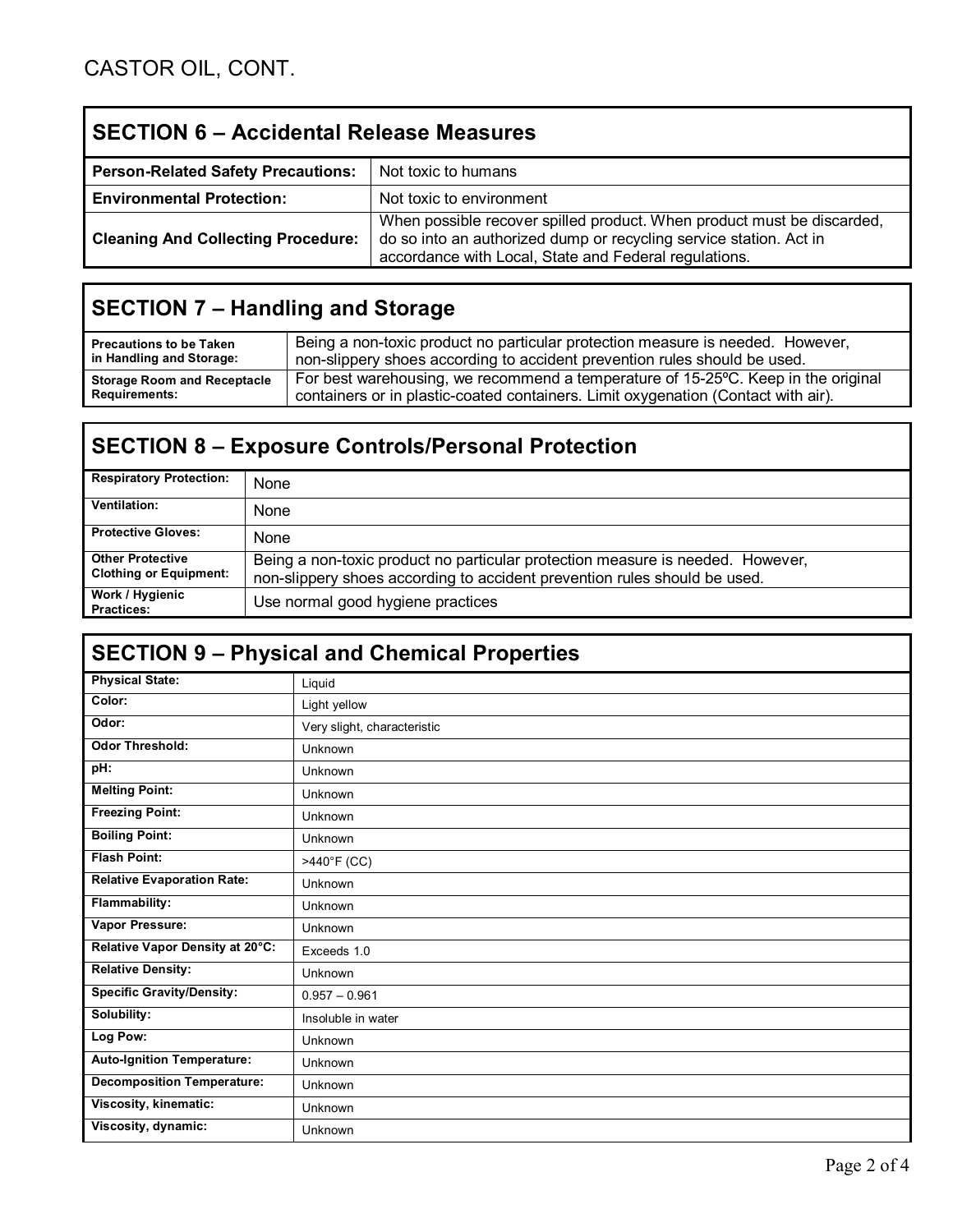### CASTOR OIL, CONT.

| <b>Explosion limits:</b>     | <b>Unknown</b> |
|------------------------------|----------------|
| <b>Explosive properties:</b> | <b>Unknown</b> |
| <b>Oxidizing properties:</b> | <b>Unknown</b> |

### **SECTION 10 – Stability and Reactivity**

| Stability:                               | Unstable<br>Stable | ⊠                                               | <b>Conditions</b><br>to Avoid: | None |
|------------------------------------------|--------------------|-------------------------------------------------|--------------------------------|------|
| Incompatibility<br>(Materials to Avoid): |                    | Caustic amines, Alkanol amines, Inorganic acids |                                |      |
| Thermal<br>Decomposition:                |                    | Does not decompose under normal conditions      |                                |      |

| <b>SECTION 11 - Toxicological Information</b> |                                                                                                              |  |  |
|-----------------------------------------------|--------------------------------------------------------------------------------------------------------------|--|--|
| Oral:                                         | Expected to possess a relatively low degree of acute oral toxicity (LD 50 expected to be >2000<br>$mg/Kg$ ). |  |  |
| Dermal:                                       | Expected to be practically nontoxic by dermal route.                                                         |  |  |
| Inhalation:                                   | N/A                                                                                                          |  |  |
| Skin:                                         | Not expected to be an irritant.                                                                              |  |  |
| Eyes:                                         | Not expected to be an irritant.                                                                              |  |  |

| <b>SECTION 12 – Ecological information</b> |                                                                                                  |  |
|--------------------------------------------|--------------------------------------------------------------------------------------------------|--|
| General:                                   | Not toxic. To be used under normal good working procedures, avoid spilling in the<br>environment |  |
| Water:                                     | Not a known hazard                                                                               |  |
| <b>Biodecomposibility:</b>                 | >90% (OECD)                                                                                      |  |

### **SECTION 13 – Disposal Considerations**

| <b>Product</b><br>Recommendation | The product decomposes biologically. No particular measures are needed therefore, nor any<br>precautions in case of accidental spilling. If the product gets spilled on the floor, it is advisable<br>to absorb it with sand or wood dust to avoid hazardous slipperiness |
|----------------------------------|---------------------------------------------------------------------------------------------------------------------------------------------------------------------------------------------------------------------------------------------------------------------------|
| <b>Unclean Packaging</b>         | When product must be discarded, do so into an authorized dump or recycling service station.                                                                                                                                                                               |
| Recommendation                   | Act in accordance with Local, State and Federal regulations.                                                                                                                                                                                                              |

## **SECTION 14 – Transport Information**

Land, sea, and air transport not restricted.

### **SECTION 15: Regulatory Information**

#### **US Federal Regulations:**

SARA Section 313: Substance not listed SARA Section 355: Substance not listed Chemicals Known to cause cancer: Substance not listed Chemicals known to cause reproductive toxicity for females: Substance not listed Chemicals known to cause reproductive toxicity for males: Substance not listed Chemicals known to cause developmental toxicity: Substance not listed

#### **International Regulations:**